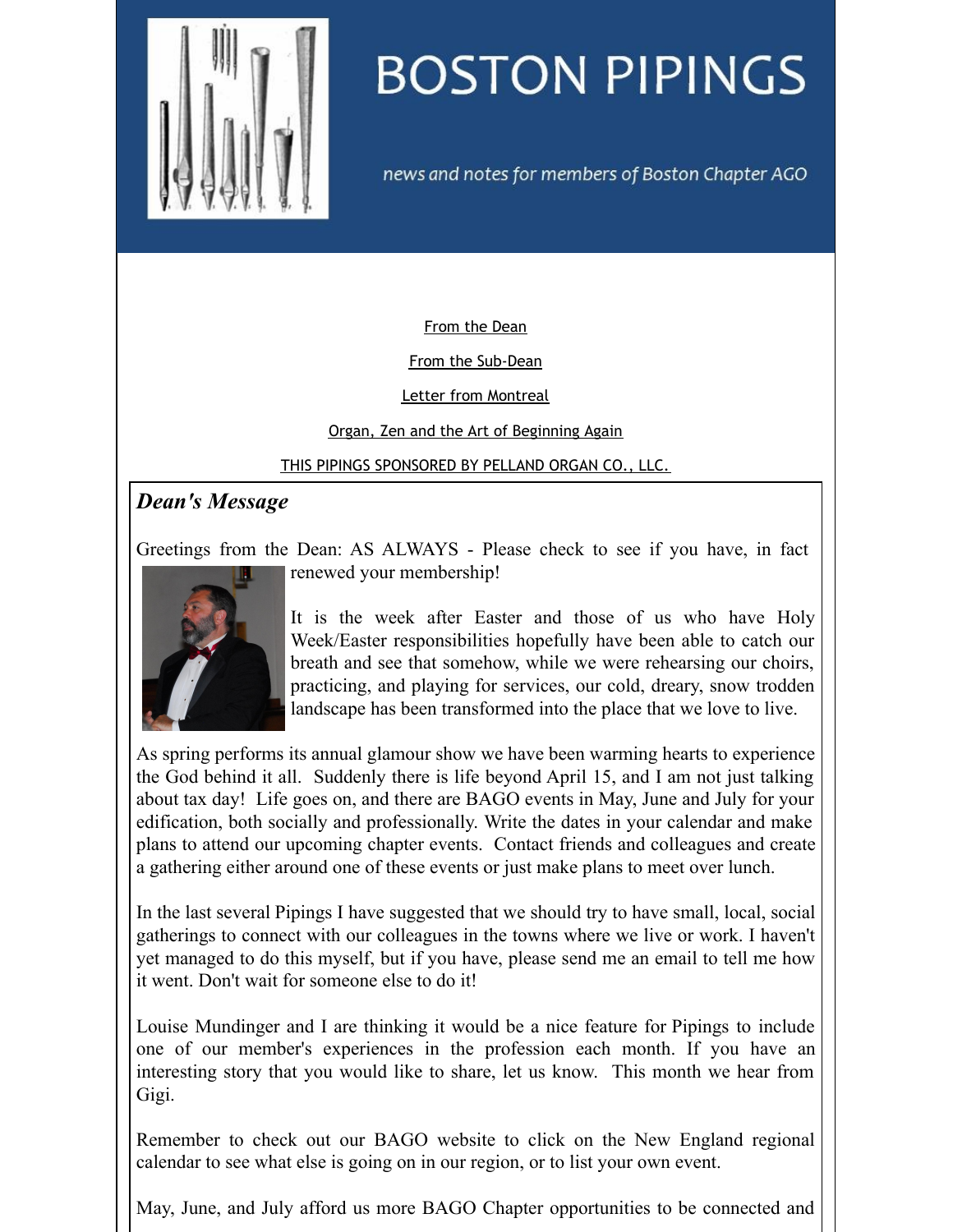inspired, including the Women in Music Festival (Saturday, May 6), the Chapter's Annual Meeting and Member's Recital (Monday, June 6), and the Young Organists Initiative recital (12:15 on June 27 at King's Chapel). Look at the schedule in the Sub-Dean's article and plan your participation and then invite your colleagues! Make a social event out of it by gathering before or after a chapter event. Have you attended more than one chapter event this season? My message is: GET CONNECTED!

I was at the Bach Birthday Bash for most of the day and, as always it was inspirational! Thank you to the musicians who played, and to Joyce Painter Rice, Louise Mundinger, Jonathan Wessler and the warm, friendly folks at First Lutheran Church for providing Boston with a chance to honor our hero, J. S. Bach!

The next BAGO executive committee meeting is on April 24. Watch the next Pipings for information on chapter elections.

Have you renewed your membership yet?

*Robert Barney*

*From the Sub-Dean:*

In writing articles each month I am reminded that I am part of a larger community of musicians and thinkers. Faythe Freese encouraged me to re-examine the Reger *Phantasie und Fuge über den Namen BACH ,* a piece I prepared and played about twenty years ago. When I opened the score, scores of memories fell out. My teacher was Zsigmond Szathmáry, a master of technical solutions. Many of his suggestions are now standard operating



procedures for me. Prof. Szathmáry was always driven by the musical line. He worked backwards from the music. His solutions were so elegant that I looked forward to playing them day after day just to enjoy the musicality. Decades later those solutions are even more elegant, having stood the test of time.

In this newsletter we have a wonderful article written by current BU Masters student Gigi Mitchell-Velasco. Gigi began her career as a flutist at the Curtis Institute, then became a protégée of mezzo-soprano Christa Ludwig and sang....but I'll let her tell the story. The article printed later in this newsletter in the new "Hear Here" column of occasional articles by members.

Coming in May:

**Wimfest** 2017 is on May 6th at Harvard University, Memorial Church starting at 10 a.m Wimfest is "Women in Music". Carson Cooman, Janet Hunt, Annie Laver and YOU are scheduled to play and share with us. YOU are the Members' Forum.

10:00 am Carson Cooman: I will perform and present an introduction to the music of contemporary Italian composer Carlotta Ferrari, including a world premiere, and with a general focus on works that will be practically useful for service and recital.

11:00 am Janet Hunt: Around the beginning of the 17th century there appeared a number of sacred motet collections intended for one to several solo voices with organ accompaniment. These collections got their start in Italy, and their popularity spread quickly to Germany, Austria, the Netherlands, and England.

In the course of preparing an edition of these motets by Peter Philips (c.1560-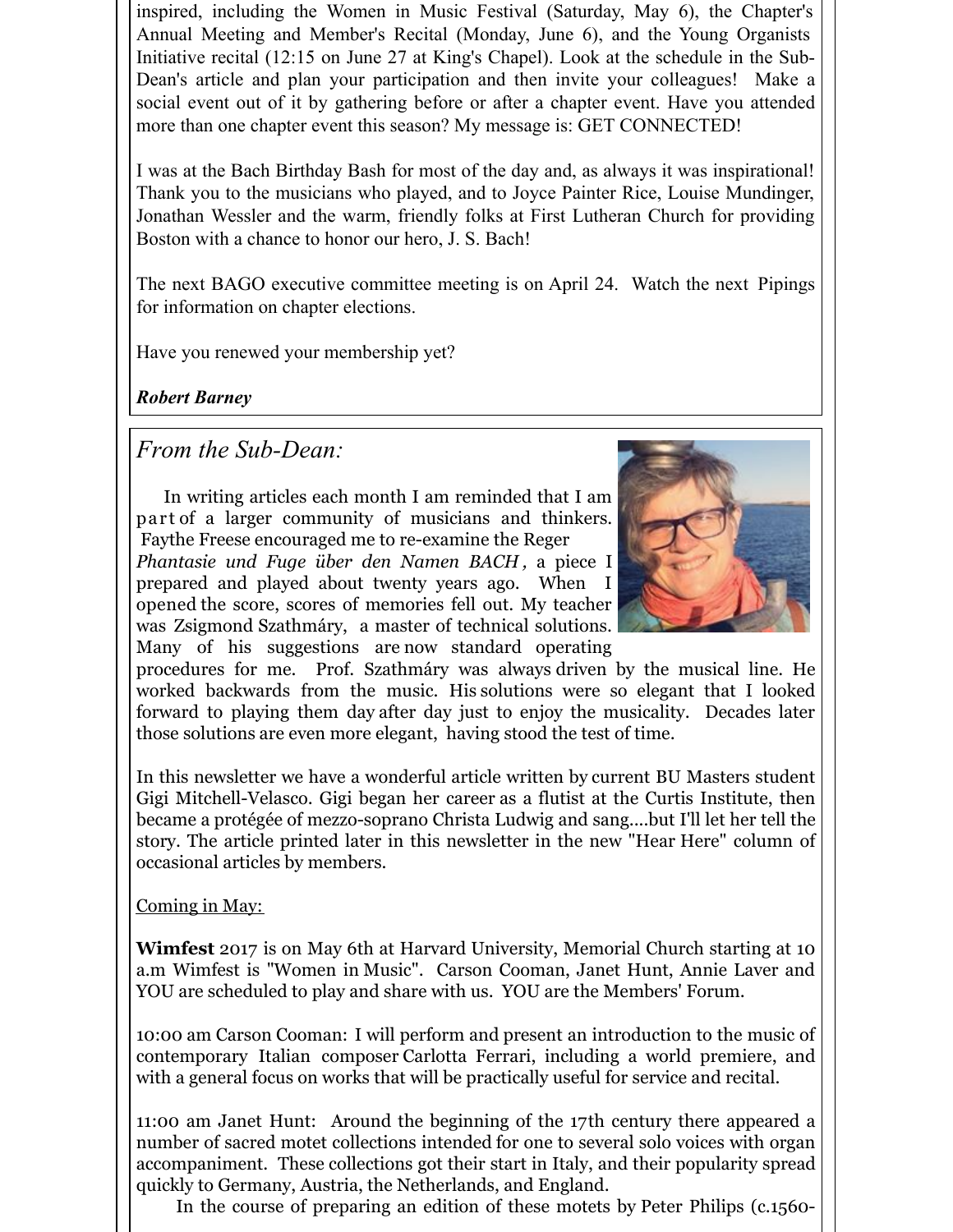1628), Dr. Janet Hunt came across several other collections by lesser-known composers such as Giacomo Finetti and Giovanni Baptista Aloysius which have not been published since the 1600's. At WIMFest she will present an overview of the genre, with musical examples, and a status report on her progress in preparing more editions of this delightful and useful music.

Lunch on your own

1:30 pm: Members' Forum 2:15 pm: Annie Laver - Prelude on "Veni Creator Spiritus" Eunyoung Kim (b. 1973) St. Bride, Assisted by Angels Judith Bingham (b. 1952) Prelude and Fugue in G minor Elsa Barraine (1910-1999) Sept Méditations sur Saint-Esprit, op. 6 Jeanne Demessieux (1921- 1968) VII. Lumière Ancient Sunlight Judith Bingham Prelude (Infancy)-Aria (Betrothal)-Toccata (Annunciation)

Louise Mundinger,

April 2017

## *Condolences:*

The chapter extends its sincere condolences to Brandon Santini, whose father passed away recently, and to Vickie Wagner on the death of her mother.

## *Letter from Montreal!*

Dear colleagues,

For 3 years we have been working with our Canadian colleagues in RCCO and the Canadian International Organ Competition (CIOC) planning our 2017 Regional Convention The Montreal Organ Festival, July 2-6, pre and post-convention activities July 1 and 7.

We've worked alongside you in the Boston chapter on Regional and National Conventions, POEs, YOI, Chapter board, Nominating committee, Program committee, as well as your Regional Councillor and National Vice President. With the high bar of the 2014 Boston National Convention, we've assembled this convention to be your ground-breaking 2017 Northeast Regional Convention and a vacation you won't forget!

- The finest performers of our organ and choral professions
- A European-class city celebrating its 450 th Jubilee
- Cuisine second to none
- Unique and beautiful organs and venues
- The beautiful, new Maison Symphonique Casavant
- Tour Juget-Sinclair, Casavant Freres, and Letourneau organ studios
- Opportunities to learn from and collaborate with our Canadian colleagues
- Celebrate Canada Day (July1) and July 4 with cocktail receptions with panoramic views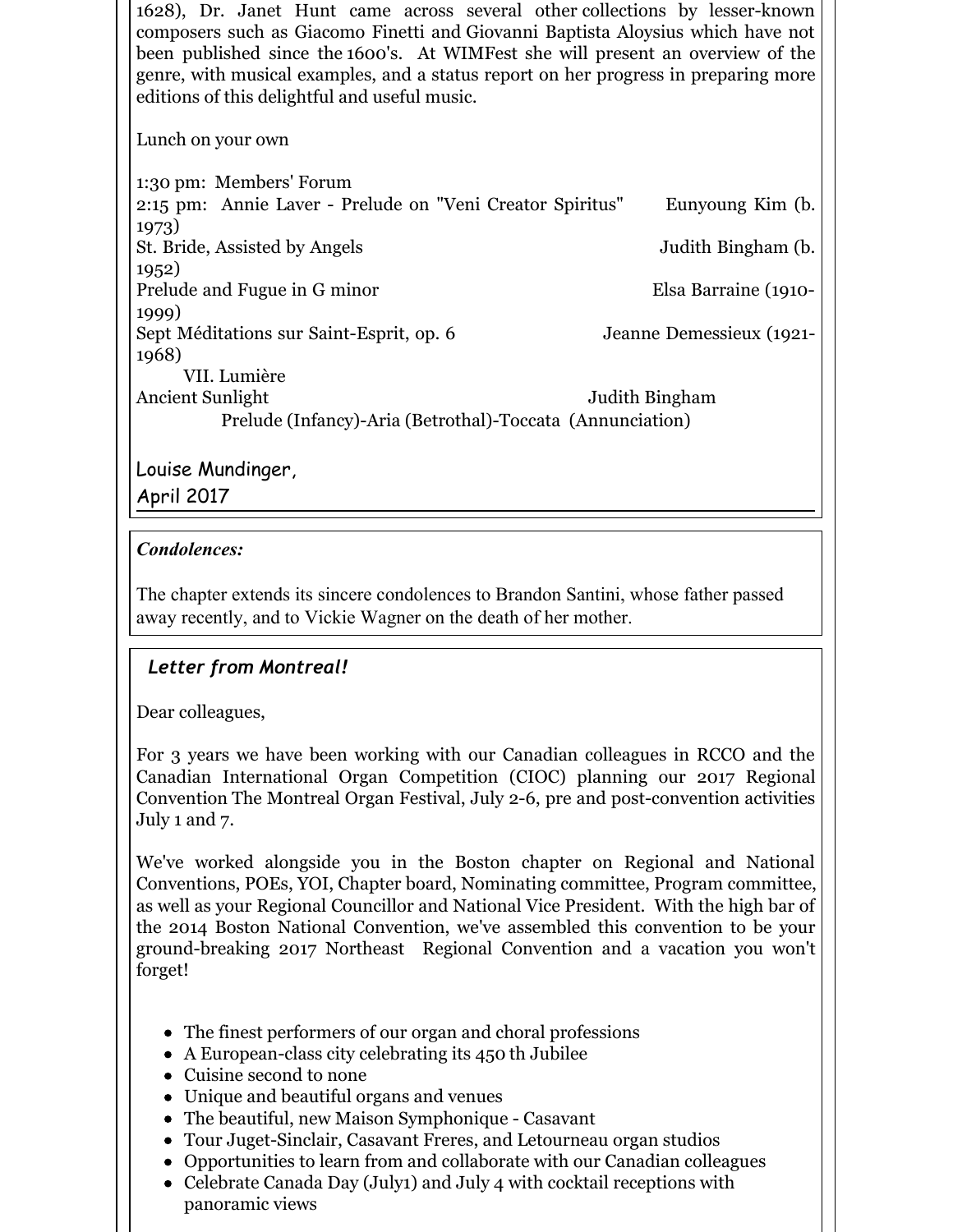- The Montreal Jazz festival
- Canada's 250th Jubilee
- Wine tasting

Download our free mobile app Montreal Organ Festival to learn more about performers, venues, concerts, restaurants, etc. The Montreal Sheraton is conveniently located and most every venue is easily walkable. The favorable exchange rate means that Americans pay only approximately 75% of the CAD price. Montreal is bi-lingual and all program and convention information will be in English, so you don't need French to enjoy this convention. You will, however, need your passport.

It would be impossible to choose an artist or event as the most exciting aspect of the week. There will be excitement every single day - something for everyone. Cherry Rhodes, Nathan Laube, Olivier Latry, Roomful of Teeth, Kings College (London), Katelyn Emerson, Christian Lane, Renée Louprette, Jean-Baptiste Robin, Rachel Laurin, the list goes on and on!

It's been 24 years since AGO, RCCO and RCO (England) joined forces for a convention in Montreal. This convention, first a dream of former Councillor Lary Grossman and Valerie Hall, then President of RCCO, has been many years in the making. Please join us in supporting our colleagues working to bring you this stellar regional convention.

Registration for the convention and hotel is through this link: http://www.montrealorganfestival.org/

See you in Montreal!

Cordially, *Cheryl Duerr, E Lary Grossman, Christian Lane, Steven Young*

*Congratulations to Christian Copeley, winner of the BAGO Quimby Competition held on April 8th at All Saints Church in Ashmont. Christian will compete in the regional competition in Montreal.*

*Hear Here - Articles from our members*

Organ, Zen and the Art of Beginning Again By Gigi Mitchell-Velasco

"In the beginner's mind there are many possibilities, but in the expert's there are few." - Shunryu Suzuki / Zen Mind, Beginner's Mind.

In only a few short weeks, I will walk down the aisle, or whatever one walks down, to receive a Master's Degree in Organ Performance from Boston University. My road to where I am now is not exactly what anyone could call a straight shot, and probably wasn't even something I would have entertained doing 7 years ago, and yet, here I am. After a Curtis Institute education in flute, years of free-lancing in orchestras, touring and recording with various groups, and then becoming a long time protégée of Christa Ludwig, the great German mezzo-soprano, and having had a 20-year international career as an opera and concert singer, I will now be - an "organist". I knew that in order to make this work (read survive), I had to figure out a way to not throw out what I knew about music and about life, and yet not let it get in the way. It was not easy.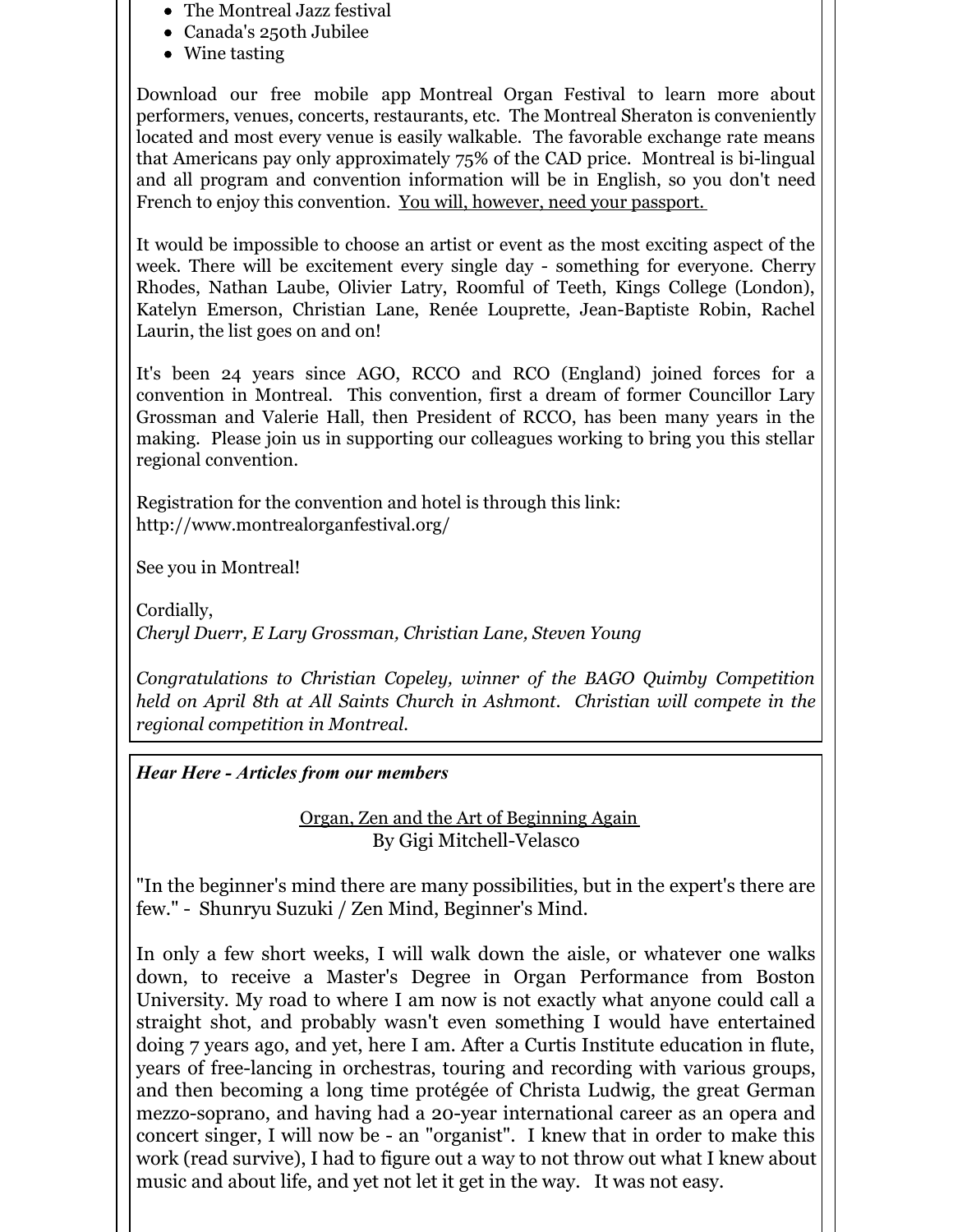"You should allow yourself plenty of time; you should work on it with nothing in your mind, and without expecting anything." When a recital is looming and papers are due, that was really my only salvation, especially as an older student who had a career and was used to things moving a lot faster. Zen says to make sure all 'traces and notions' of what you are and did are gone. I say, "At the very least, keep them at bay!" This is not to say to forget everything you know or have done, but to do things in a manner that has no preconceptions. This I know from experience is essential for the older, experienced musician to survive going back to school, but wouldn't it work well for any student at any level? I think so.

Recently, I was playing in a BAGO-sponsored masterclass for international organ recitalist Faythe Freese. I didn't sleep much at all the night before. I had been accustomed to standing in front of a 100-plus piece orchestra as an opera and concert singer in halls that held upwards of 3,000 people. I had no nerves in those days, and yet here I was, scared out of my mind to play a 3-minute piece in front of my peers. "You're an easy teach! So musical," she exclaimed to me after the class. Little did she know of my life 30 years before that day.

"What we call 'I' is just a swinging door which moves when we inhale and when we exhale." When Sub-Dean Louise Mundinger and I started talking about the masterclass, I remarked how different it was from singing. She became intrigued and asked me to write something. "It's the breath I miss," I said, "and the feeling of making a sound with your body." Of course, one should always have breath in one's playing, but the sheer palpable and visceral feeling of making a sound with your body is something I suppose one cannot understand, unless one has done it and done it at a high level over a long period of time.

"Limit your activity to what you can do just now, in this moment, then you can express fully your true nature." Quite frankly, it's hard to know what to do with that singing energy that just turns itself on automatically when you even think about making music, especially when you're sitting on an organ bench. The body begins to open and expand and the energy field around you becomes larger to project, not only sound, but interpretation and what the Germans call "Ausdrück," or "expression". It is too high an energy to work for the job of playing the organ at times. Every instrument has a personality and a personality type. The organ is, by its very nature, a solitary and, at an outside glance, a rather impersonal instrument. The piano and harpsichord are similarly solitary but have a communal path through piano concertos, volumes of chamber music; and the harpsichord has its continuo partners as well as its place in the Baroque orchestra.

So where does that leave the organ, unless you are playing in church accompanying hymns or accompanying a choir? I have come to decide that the real reason it is the "King of Instruments" is not its sheer size, or volume, nor its particular repertoire. It is because, like an orchestra at the bidding of its conductor, it can be made to breathe life into the music, or not. By nature, the organ is a 'wind' instrument, but how exactly do you get that breath to work for you when you are not in charge of its wind chests or directly control its air pressure?! It is not something as simple as closing the swell shades. Like an orchestra, its scores are filled with many voices, and they are at the bidding of the player (conductor). The interpretation of these voices must be commanded into being with little or no true expression or sound from the conductor (or player). A conductor's baton cannot breathe nor make sound, nor can one's hands, and yet, the internalization of the breath and the imagination and vision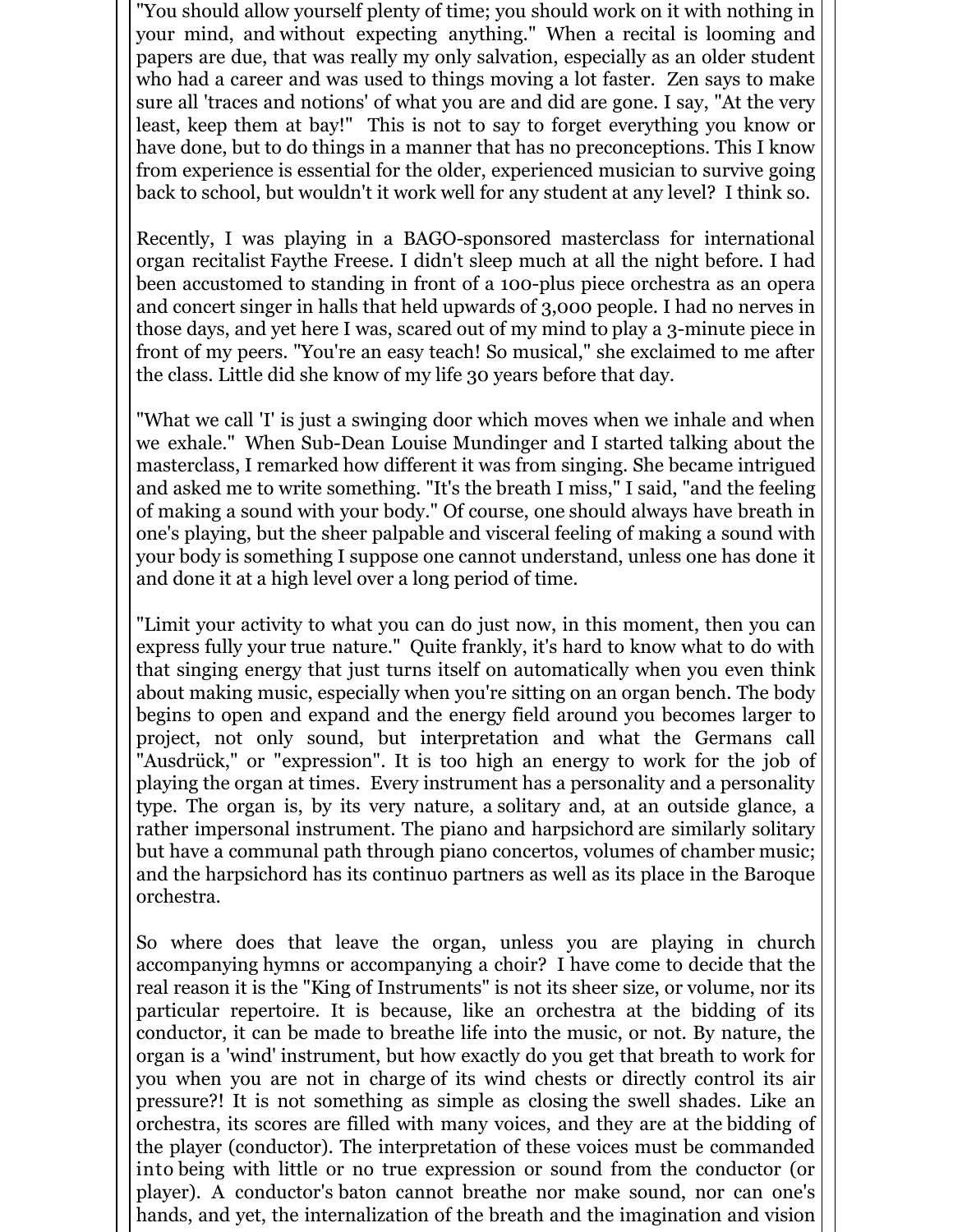of the conductor or player can bring these voices to life.

Can you play the organ without thinking of your breath? Absolutely! But I don't think it's really musically worth hearing. Any child can make a wonderful sound on the organ, as can a cat walking across the keys. But, for a real sound, it first must be internalized. Secondly, it is the approach itself - learning how to touch the instrument in such a way that it speaks to you, and once it speaks you must always be listening. Again, any child can immediately make a sound, but to listen to the quality of that sound and discern the effect of each touch as to bring out the inherent 'breath' in the sound is something more - to memorize the attacks and release of a string pluck, or a flute articulation, or an oboe reed that takes perhaps just a little longer to resonate depending on the hardness of the reed or the acoustic of the space. This determines how you will play, if you're listening. How would that reed respond? Most certainly, rarely directly. Therefore, the attack and release have to have that space in it, as does the chiff of an orchestral flute - learning to hear the air, more than producing it, is the job. But connecting with it; that's the true art and the difficulty.

"If your mind is empty, it is always ready for anything; it is open to everything." I was, and still am, very much in tune with the music of Mahler, Strauss and Wagner - music I spent most of my adult life onstage singing, and now I am trying to understand the intricacies of early fingering, pedaling and phrasing in composers that are polar opposites, like Tunder and Sweelinck. I believe that it is my understanding of breath that has helped me to put all this together. I will never be able to have the same physical sensation as singing a Bach aria, but now that I have lived that, I can better understand if what I am hearing on the organ is really 'singing' Bach.

"Moment after moment, everything comes out of nothingness. This is the true joy of life." Recently, I had an experience of working on the Vater Unser of Georg Böhm for my first recital last semester. I worked on it for months and months. It isn't a hard piece per se, but it never felt right, and I felt frustrated not being able to figure out what was wrong. I could never get the accompaniment to be right and the solo to be a true singing voice. It is perhaps, in my opinion, the closest organ work that I have ever heard to a dramatic counter-tenor aria: full of pathos, drama and "Ausdrück". One evening, I kept practicing at First Lutheran Church in Boston until it became dark, and there in the dark, I discovered it. The Way was to exist in two entirely different worlds, yet be a part of both at the same time. How many times had I sung "Erbarme dich" from the St. Matthew Passion and felt that heartbeat of a string pulse underneath me - it was what enlivened my voice, and I used my breath to pull in every direction against it - married by a heartbeat and yet totally independent. I had to play slightly back of the tempo, especially the onset of the attacks, the ornaments slightly augmented against the heartbeat. It was then I discovered my breath as I sat on the bench in the dark and knew that one could truly 'sing' on the organ.

*And now a word from our sponsor...*